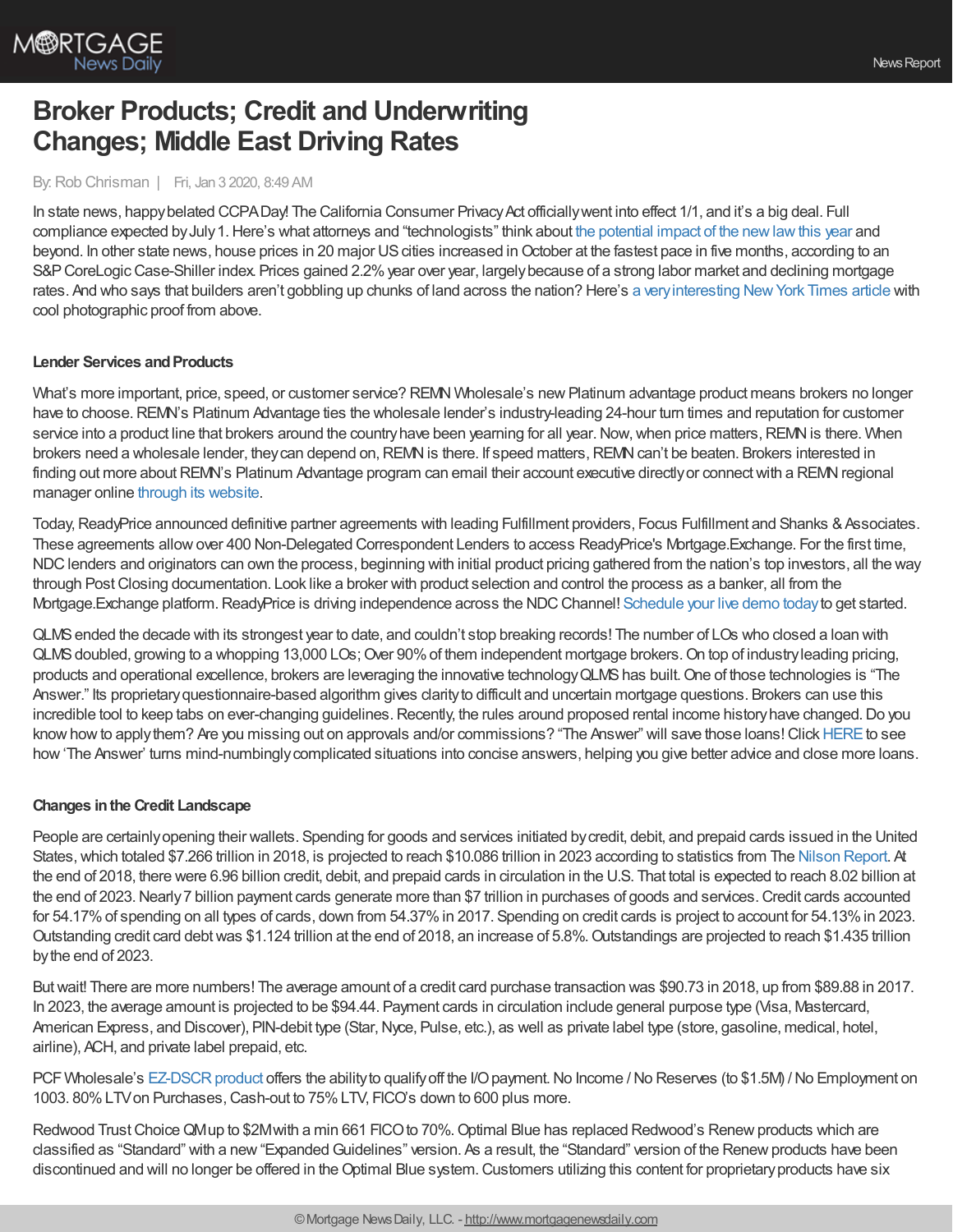

months from 12/18/19 to reconfigure eligibility/adjustment sourcing. New and improved versions of Redwood's Renew program are available in Optimal Blue's new Expanded Guidelines fields. Contact Client Services with questions.

Lenders are reminded that individual loans need to be resubmitted to an Automated Underwriting Engine based upon investor specific underwriting and tolerance requirements. M&T does not impose any "overlays" on these investor tolerances. Reminder: AUS tolerances apply to AUS Findings only. The loan data transmitted must always match as of the closing date.

US Bank posted [SEL-2019-067:](http://pull.t2mr3.com/cgi-bin/pull/DocPull/1641-EADE/227179825/SEL-2019-067_-_Dec_20_Underwriting_12-20-19.pdf) Assets used for Repayment (Asset Dissipation Underwriting).

PRMG posted Product Update 19-76. Updates include clarification on using Financed MI on Agency Products. Clarifies seller provided seconds (seller carrybacks) are allowed, if HUD guidelines are met on FHA Standard and High Balance. The removal of properties with less than 600 square feet from Ineligible PropertyTypes on USDAloans. VAand VAHigh Balance products clarification regarding two veterans where the factor for VAFunding Fee is not the same is considered an eligible Veteran/Borrower Combination. VAIRRRL and VA IRRRL High Balance loan seasoning, Self-Employment Income - Profit and Loss Statement (P & L) and Balance Sheet Requirements on Diamond Jumbo. Refer to the profiles for details.

## **IndustryM&A**

S&P Global reports banks and thrifts in the US closed 3.3 branches to every one opened in September (221 to 66), bringing the total to 87,738 overall.Over the prior 12 months, 3,019 branches have been closed vs. 989 opened.

In depository bank news it was recently announced that, in Massachusetts, Cambridge Trust Co. (\$2.8B, MA) will acquire Wellesley Bank (\$986mm, MA) for \$122mm in stock (100%) or 1.59xtangible book, and Bridgewater Savings Bank (\$623mm) will merge with Mansfield Cooperative Bank (\$527mm) and form a new mutual ownership entity. In Pennsylvania William Penn Bank (\$418mm) will acquire Washington Savings Bank (\$159mm) and will also acquire FidelitySavings and Loan Association of Bucks Co (\$86mm). First Bank and TrustCo (\$54mm, OK) will acquire The First National Bank of Pawnee (\$58mm, OK). In Maine Bangor Savings Bank (\$4.6B) will acquire Damariscotta Bank & Trust Co (\$193mm) for about \$35mm in cash (100%) or about 1.85xtangible book. And in Texas First National Bank (\$530mm) will acquire First State Bank (\$185mm).

In the servicing biz, Sagent Lending Technologies announced a definitive agreement to acquire ISGN Corporation. "The acquisition will expand Sagent's loan servicing solutions and further demonstrate an ongoing commitment to the broader mortgage industryfor current and future clients." Recall that Sagent was formed as a joint venture between Fiservand Warburg Pincus in 2018 with a focus on improving the lending experience for both lenders and borrowers. "Through innovative solutions in mortgage and consumer lending technology, Sagent empowers lending clients to exceed borrower expectations, increase efficiency, and improve agilityin an ever-changing compliance environment." (ISGN is a global provider of mortgage technology products, delivering smart and innovative SaaS technology solutions to the residential mortgage industry.)

#### **Capital Markets**

Tuesday's talk of curve steepening was just that: Tuesday's talk. U.S. Treasuries began 2020 with a rally that was paced by longer duration bonds. The 2-year Treasuryyield closed yesterdayunchanged from Tuesday's close,while the 10-year dropped -4 bps (closing at 1.88 percent) and the 30-year fell -5 bps, as stocks climbed to newrecord highs (again) and **U.S. jobless claims fell toa four-week low**. The initial claims figure mayhave decreased, but not before registering the highest four-week moving average in 23 months. It seems a tight job market stopped meaning higher wages long ago, since most new American jobs are in the service industry and paylittle.

I'd like to say it was a notable day for markets, but anything after the lightly traded last two weeks was probably going to seem like big moves worthy of headlines. Weak data out of Germany and the UK weakened the euro and pound as demand for the safe-haven dollar picked up. British factory output fell in December at the fastest rate since 2012, a survey showed, while a German Purchasing Managers' Indexsurveyshowed the manufacturing sector contracted further in December.

The dollar recovered from a six-month low to rebound on the opening trading day of this year, ending a poor December for the dollar (tensions with China eased and global growth prospects rose) that meant it closed flat for all of 2019. While it mayspell good news for the dollar, it does revive concerns that 2020 may not be as good for growth in the EU and in the UK as people were surmising as recently as a few weeks ago. While most Manufacturing PMI readings from the EU beat expectations yesterday, those same readings pointed to continued contraction. The final piece of international news was the People's Bank ofChina announcing that its reserve requirement ratio will be lowered by 50 bps on Monday.